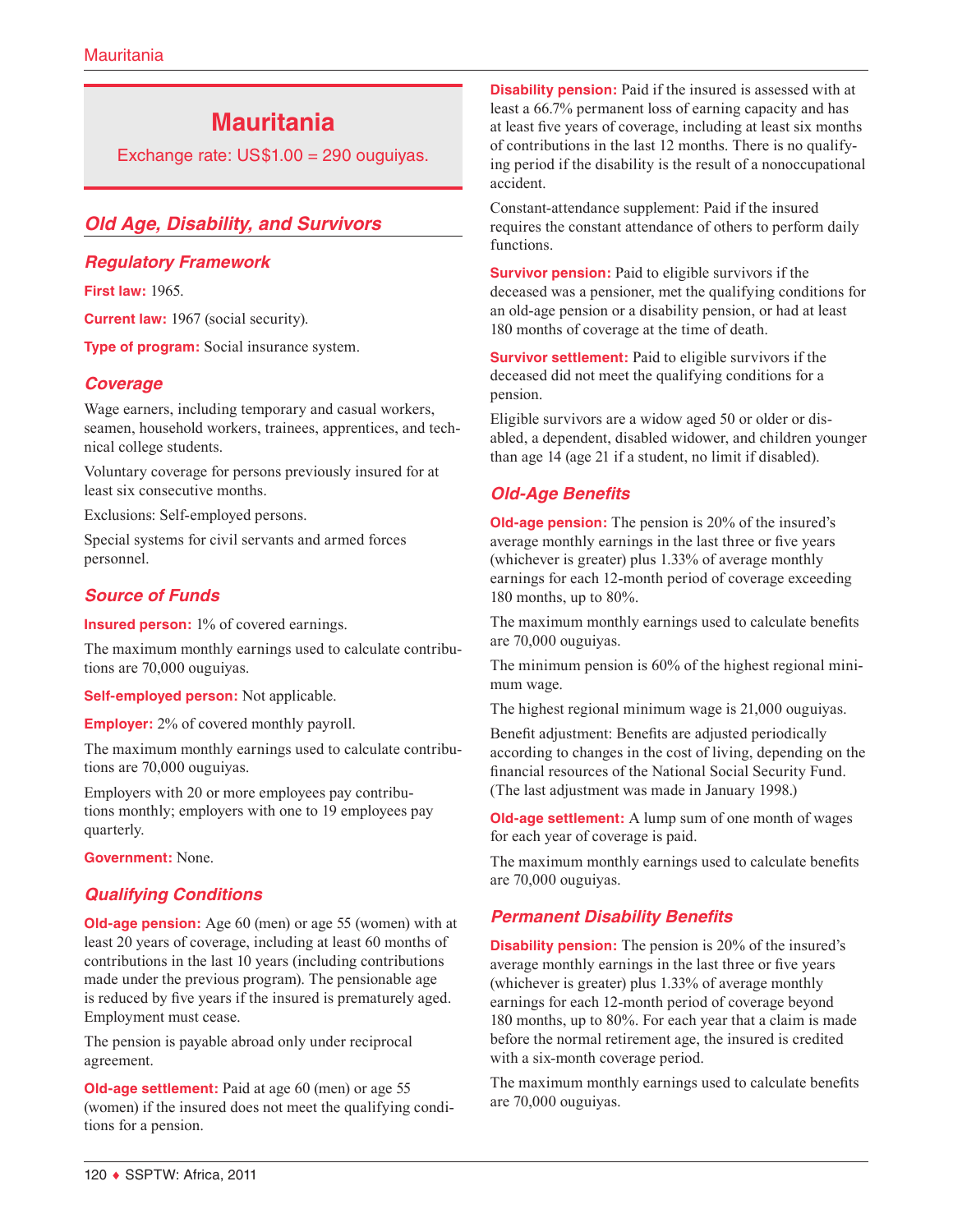The minimum pension is 60% of the highest regional minimum wage.

The highest regional minimum wage is 21,000 ouguiyas.

Constant-attendance supplement: 50% of the disability pension is paid.

Benefit adjustment: Benefits are adjusted periodically according to changes in the cost of living, depending on the financial resources of the National Social Security Fund. (The last adjustment was made in January 1998.)

### *Survivor Benefits*

**Survivor pension:** 50% of the deceased's pension is paid to the widow(er).

**Orphan's pension:** 25% of the deceased's pension is paid to each eligible orphan; 40% to each full orphan.

All survivor benefits combined must not exceed 100% of the deceased's pension.

**Survivor settlement:** A lump sum of one month of the deceased's pension for each six-month period of coverage is paid.

Benefit adjustment: Benefits are adjusted periodically according to changes in the cost of living, depending on the financial resources of the National Social Security Fund. (The last adjustment was made in January 1998.)

#### *Administrative Organization*

Ministry of Civil Service and State Modernization provides general supervision.

National Social Security Fund, managed by a tripartite board, administers the program.

### *Sickness and Maternity*

### *Regulatory Framework*

**First laws:** 1952 (cash maternity benefits) and 1963 (medical benefits).

**Current laws:** 1967 (cash maternity benefits) and 1976 (medical benefits).

**Type of program:** Social insurance system. Cash maternity and medical benefits only.

### *Coverage*

**Cash sickness benefits:** No statutory benefits are provided.

**Cash maternity benefits:** Employed women.

**Medical benefits:** Employed persons covered under the labor code and their dependents.

#### *Source of Funds*

**Insured person:** None.

**Self-employed person:** Not applicable.

**Employer:** 2% of covered monthly payroll.

The maximum monthly earnings used to calculate contributions are 70,000 ouguiyas.

Employers with 20 or more employees pay contributions monthly; employers with one to 19 employees pay quarterly.

The employer contributions finance medical benefits only. Cash maternity benefits are financed under Family Allowances.

**Government:** None.

#### *Qualifying Conditions*

**Cash sickness benefits:** No statutory benefits are provided.

**Cash maternity benefits:** The insured must have at least 12 months of coverage and 54 days or 360 hours of employment in the last three months.

#### *Sickness and Maternity Benefits*

**Sickness benefit:** No statutory benefits are provided.

**Maternity benefit:** 100% of the insured's average daily earnings in the three months before work ceased is paid for up to 14 weeks, including eight weeks after the date of childbirth.

The maximum monthly earnings used to calculate benefits are 70,000 ouguiyas.

#### *Workers' Medical Benefits*

Employers provide medical services for employees through the employer's medical service program or through an interemployer medical service program for firms with fewer than 750 workers.

#### *Dependents' Medical Benefits*

Employers provide medical services for employees' dependents through the employer's medical service program or through an interemployer medical service program for firms with fewer than 750 workers.

Some health and welfare services are also provided to mothers and children under Family Allowances.

### *Administrative Organization*

Ministry of Civil Service and State Modernization provides general supervision.

National Social Security Fund, managed by a tripartite board, administers the program.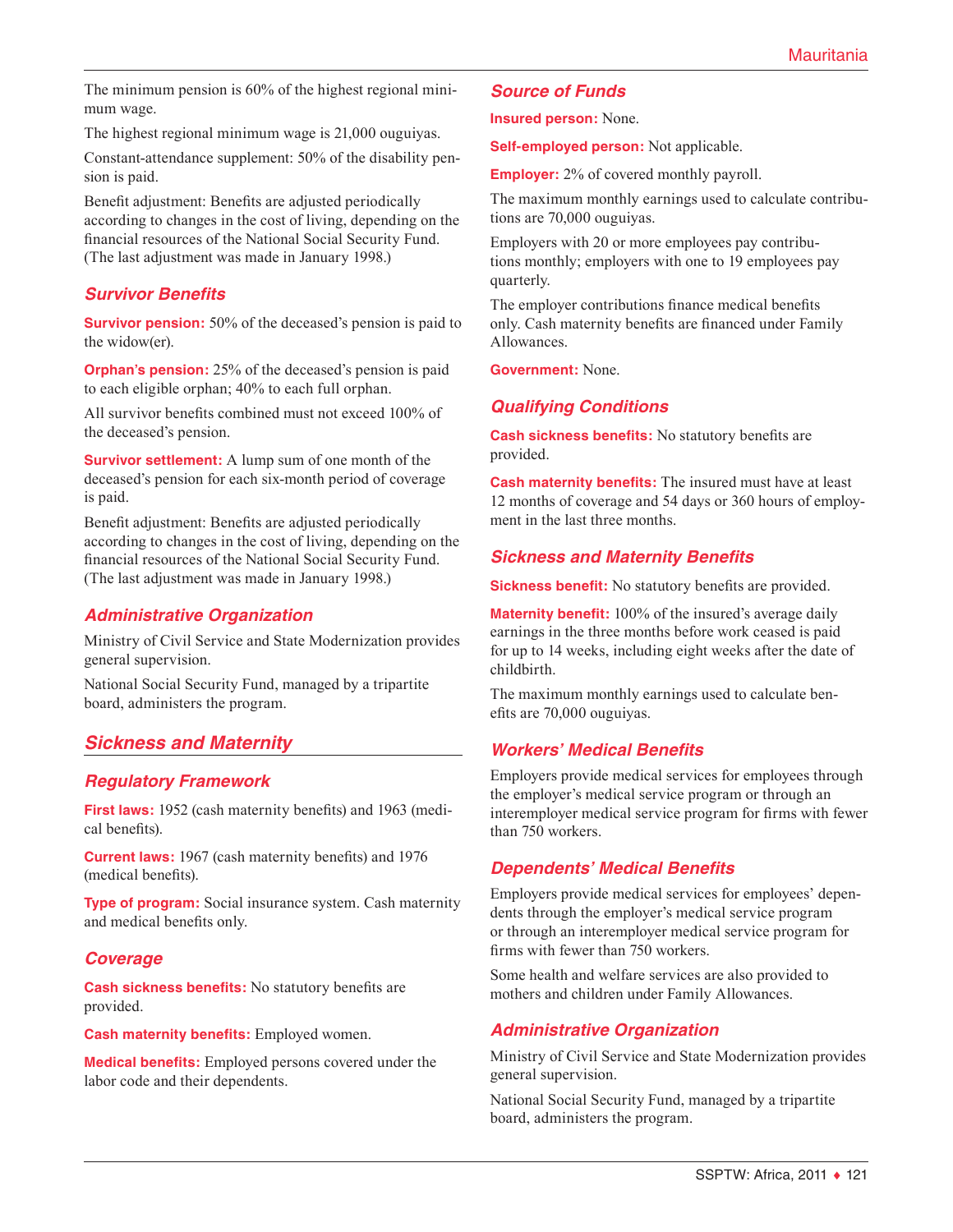## *Work Injury*

#### *Regulatory Framework*

**First law:** 1932.

**Current law:** 1967 (social security).

**Type of program:** Social insurance system.

### *Coverage*

Wage earners, including temporary and casual workers, seamen, household workers, trainees, apprentices, and technical college students.

Exclusions: Self-employed persons.

Special systems for civil servants and armed forces personnel.

## *Source of Funds*

**Insured person:** None.

**Self-employed person:** Not applicable.

**Employer:** 3% of covered monthly payroll; 2.5% of gross monthly payroll if the employer provides medical care and temporary disability benefits.

The maximum monthly earnings used to calculate contributions are 70,000 ouguiyas.

Employers with 20 or more employees pay contributions monthly; employers with one to 19 employees pay quarterly.

**Government:** None.

### *Qualifying Conditions*

**Work injury benefits:** There is no minimum qualifying period.

### *Temporary Disability Benefits*

66.7% of the insured's average daily earnings is paid from the day after the disability began until full recovery or certification of permanent disability.

The maximum monthly earnings used to calculate benefits are 70,000 ouguiyas.

### *Permanent Disability Benefits*

**Permanent disability pension:** If the insured is assessed with a total disability, 85% of the insured's average monthly earnings is paid.

The maximum monthly earnings used to calculate benefits are 70,000 ouguiyas.

Constant-attendance supplement: If the insured requires the constant attendance of others to perform daily functions, 50% of the pension is paid.

Partial disability: A percentage of the full pension is paid according to the assessed degree of disability; if the assessed degree of disability is less than 15%, a lump sum of three years of pension is paid.

Benefit adjustment: Benefits are adjusted periodically according to changes in the cost of living, depending on the financial resources of the National Social Security Fund. (The last adjustment was made in October 1975.)

## *Workers' Medical Benefits*

Benefits include medical and surgical care, hospitalization, doctor's home visits, medicine, appliances, transportation, and rehabilitation.

## *Survivor Benefits*

**Survivor pension:** 20% of the deceased's average monthly earnings is paid to a widow or to a widower with a disability.

**Orphan's pension:** 10% of the deceased's average monthly earnings is paid to each orphan younger than age 14 (age 21 if an apprentice, a student, or disabled); 15% to each full orphan.

Orphans are also entitled to benefits under Family Allowances.

**Dependent parent's and grandparent's pension:** 10% of the deceased's average monthly earnings is paid to each dependent parent and grandparent.

All survivor benefits combined must not exceed 100% of the deceased's pension.

**Funeral grant:** A lump sum of 30 days of the deceased's earnings is paid.

## *Administrative Organization*

Ministry of Civil Service and State Modernization provides general supervision.

National Social Security Fund, managed by a tripartite board, administers the program.

## *Family Allowances*

## *Regulatory Framework*

**First law:** 1965.

**Current law:** 1967 (social security).

**Type of program:** Employment-related system.

#### *Coverage*

Employed persons.

Exclusions: Self-employed persons.

Special systems for civil servants and armed forces personnel.